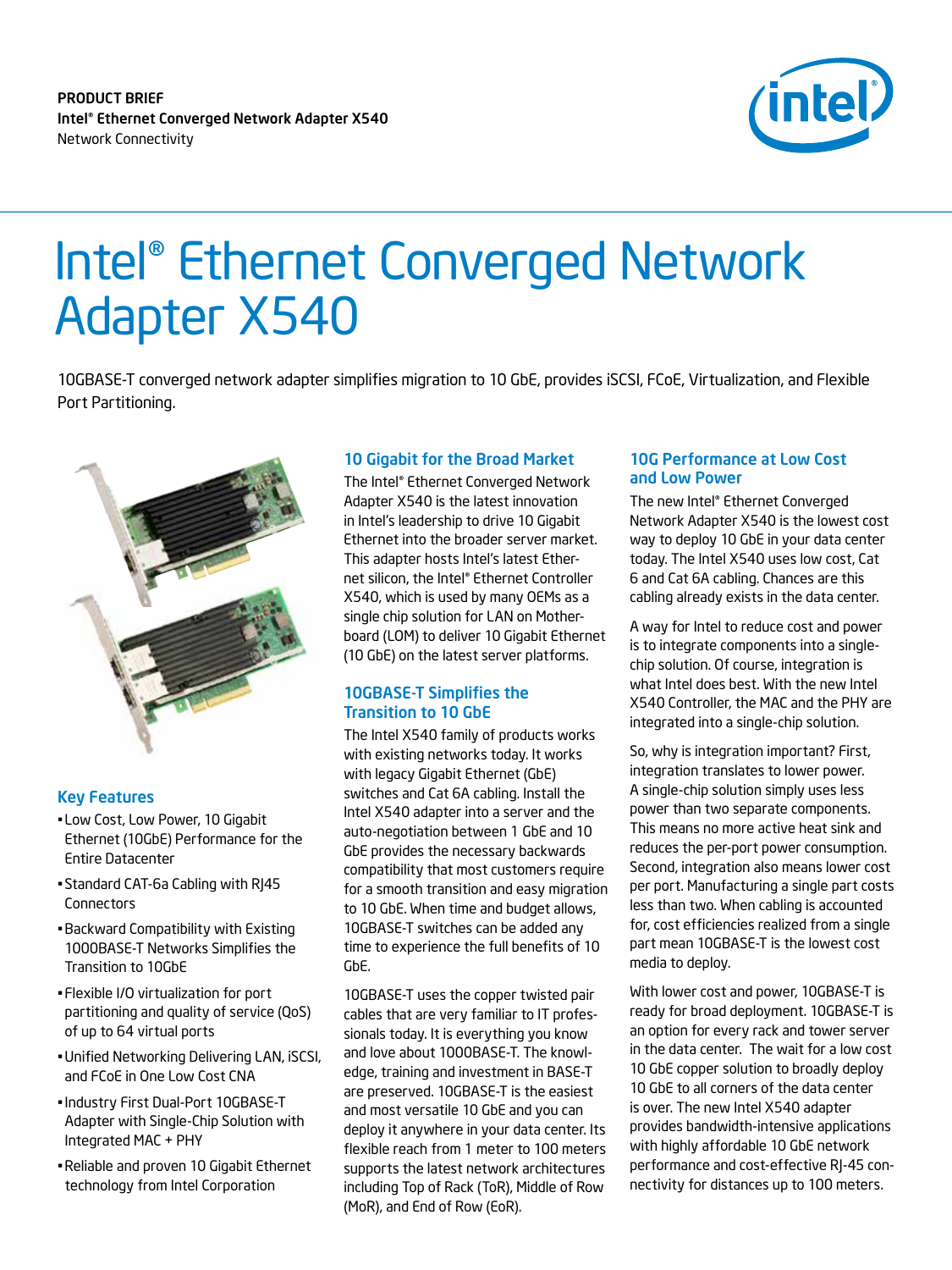## Exciting New Data Center Usage Models

More than simply a 10x increase in performance, with 10 GbE there are exciting new usage models that are now possible, including Unified Networking (iSCSI, FCoE and LAN), Virtualization (VMDq and SR-IOV), and now, Flexible Port Partitioning (FPP).

# Flexible I/O Virtualization

Virtualization changes the way server resources are deployed and managed by running multiple applications and operating systems independently on a single server.

The Intel Ethernet Converged Network Adapter X540 includes Intel® Virtualization Technology for connectivity (Intel VT-c) to deliver I/O virtualization and Quality of Service (QoS) features designed directly into the Intel X540 controller on the adapter. Intel® I/O virtualization advances network connectivity models used in today's servers to more efficient models by providing FPP, multiple Rx/Tx queues, and on-controller QoS functionality that can be used in both virtual and non-virtual server deployments.

# Flexible Port Partitioning (FPP)

By taking advantage of the PCI-SIG SR-IOV specification, Intel Ethernet products enable FPP. With FPP, virtual controllers can be used by the Linux\* host directly and/or assigned to virtual machines. FPP allows you to use the functionality of SR-IOV to assign up to 63 processes per port to virtual functions in Linux. This enables an administrator to partition their 10 GbE bandwidth across multiple processes, ensuring a QoS by giving each assigned process equal bandwidth. Network administrators may also rate-limit each of these services to control how much of the 10 GbE pipe is available to each process.

# Unified Networking

Unified Networking solutions on the new Intel® Ethernet Converged Network Adapter X540 let you combine the traffic of multiple data center networks like LAN and SAN onto a single efficient network fabric. You now have the choice of NFS, iSCSI, or Fibre Channel over Ethernet (FCoE) to carry both network and storage traffic at speeds of up to 10 Gbps. The Intel X540 adapter combines support for

all of these traffic types in one adapter at no additional cost and with no additional licensing fees for the adapter.

Intel's Unified Networking solutions are enabled through a combination of standard Intel® Ethernet products along with trusted network protocols integrated in the operating systems. Thus, Unified Networking is available on every Server either through LAN-on-Motherboard (LOM) implementation or via an add-in Network Interface Card (NIC).

Intel has delivered high quality Ethernet products for over 30 years and our Unified Networking solutions are built on the original principles that made us successful in Ethernet:

- •Open Architecture integrates networking with the server, enabling IT managers to reduce complexity and overhead while enabling a flexible and scalable data center network.
- •Intelligent Offloads lower cost and power while delivering the application performance that customers expect.
- •Proven Ethernet Unified Networking is built on trusted Intel Ethernet technology, enabling customers to deploy FCoE or iSCSI while maintaining the quality of their traditional Ethernet networks.

# iSCSI Simplifies SAN Connectivity

iSCSI uses Ethernet to carry storage traffic, extending the familiarity and simplicity of Ethernet to storage networking, without the need for SAN-specific adapters or switches. Intel® Ethernet X540 is the easiest, most reliable, and most cost-effective way of connecting servers to iSCSI SANs.

# Open FCoE Consolidates LANs and Legacy SANs

Intel's Open FCoE solution enables Intel® Ethernet 10 Gigabit Server products (adapters and controllers) to support Fibre Channel payload encapsulated in Ethernet frames. There is no upgrade charge for Open FCoE on the adapter. Just as with iSCSI, now customers can easily connect to an FCoE network with Intel 10 GbE solutions.

For the first time, Open-FCoE is now supported on 10GBASE-T. As 10GBASE-T switches come to market enabled with FCoE support, the Intel X540 is ready when you're ready. This enables you to

use cost-effective 10GBASE-T for all your converged networking needs. The Open-FCoE architecture uses a combination of FCoE initiators in Microsoft Windows\* and Linux\* operating systems and in the VMware\* ESXi hypervisor to deliver high-performance FCoE solutions using standard 10 GbE Ethernet adapters.

This approach enables IT managers to simplify the data center and standardize on a single adapter for LAN and SAN connectivity. The Intel® Ethernet Converged Network Adapter X540 is designed to fully offload the FCoE data path to deliver full-featured converged network adapter (CNA) functionality without compromising on power efficiency and interoperability.

# Data Center Bridging (DCB) Delivers Lossless Ethernet

Conventional Ethernet does not guarantee successful data delivery, which is not acceptable for SAN traffic. Ethernet enhancements such as Data Center Bridging (DCB) overcome that limitation with technologies that guarantee lossless delivery, congestion notification, priority-based flow control, and priority groups.

The combination of 10 GbE and unified networking helps organizations overcome connectivity challenges and simplify the data center infrastructure. 10 GbE provides a simple, well-understood fabric for virtualized data centers, one that helps reduce cost and complexity as the number of virtual machines continues to grow.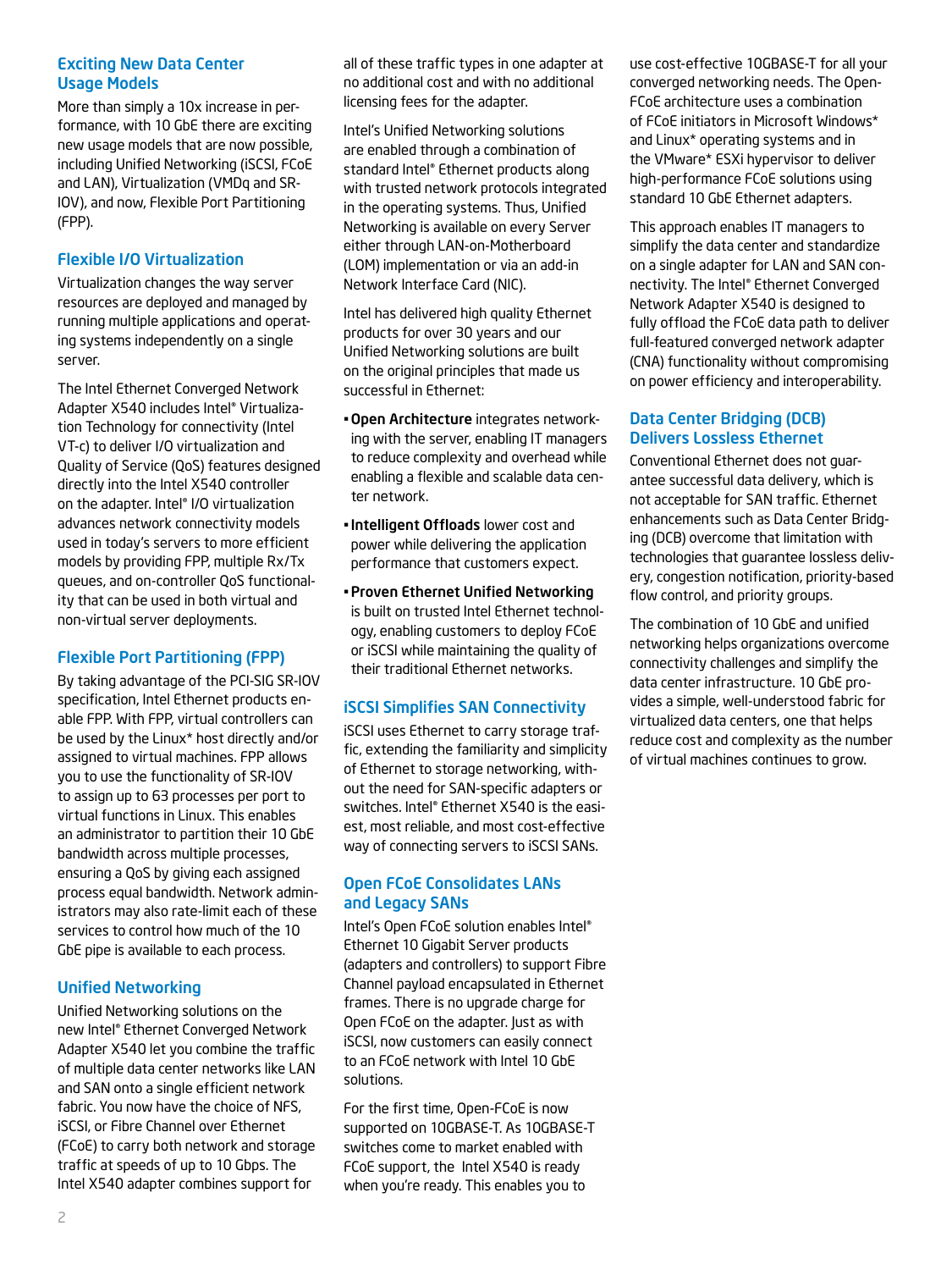# Intel® Ethernet Converged Network Adapter X540

| <b>Features</b>                                                                                  | <b>Benefits</b>                                                                                                                                                                                                                                                                                                                                                                                                                                                                                                                  |
|--------------------------------------------------------------------------------------------------|----------------------------------------------------------------------------------------------------------------------------------------------------------------------------------------------------------------------------------------------------------------------------------------------------------------------------------------------------------------------------------------------------------------------------------------------------------------------------------------------------------------------------------|
| Intel® Ethernet Converged Network Adapter X540                                                   | · Industry's first integrated MAC+PHY reducing cost and power                                                                                                                                                                                                                                                                                                                                                                                                                                                                    |
| Low-profile                                                                                      | . Enables higher bandwidth and throughput from standard and low-profile PCIe slots and servers                                                                                                                                                                                                                                                                                                                                                                                                                                   |
| Load balancing on multiple CPUs                                                                  | . Increases performance on multi-processor systems by efficiently balancing network loads across<br>CPU cores when used with Receive-Side Scaling from Microsoft* or Scalable I/O on Linux*                                                                                                                                                                                                                                                                                                                                      |
| Remote boot iSCSI and FCoE                                                                       | • Support for remote booting to an iSCSI or FCoE drive.                                                                                                                                                                                                                                                                                                                                                                                                                                                                          |
| Support for most Network Operating Systems (NOS)                                                 | · Enables widespread deployment                                                                                                                                                                                                                                                                                                                                                                                                                                                                                                  |
| RoHS compliant, lead-free technology                                                             | . Compliant with the European Union directive (July 2006) to reduce hazardous materials                                                                                                                                                                                                                                                                                                                                                                                                                                          |
| <b>I/O Features for Multi-core Processor Servers</b>                                             |                                                                                                                                                                                                                                                                                                                                                                                                                                                                                                                                  |
| MSI-X support                                                                                    | . Minimizes the overhead of interrupts<br>. Allows load balancing of interrupt handling between different cores/CPUs                                                                                                                                                                                                                                                                                                                                                                                                             |
| Low latency                                                                                      | . Based on the sensitivity of the incoming data, the adapter can bypass the automatic moderation<br>of time intervals between the interrupts                                                                                                                                                                                                                                                                                                                                                                                     |
| Header Splits and Replication in Receive                                                         | . Helps the driver focus on the relevant part of the packet without the need to parse it                                                                                                                                                                                                                                                                                                                                                                                                                                         |
| <b>Multiple Queues</b>                                                                           | . Packet handling without waiting/buffer overflow provides efficient packet prioritization                                                                                                                                                                                                                                                                                                                                                                                                                                       |
| Tx/Rx IP, SCTP, TCP, and UDP checksum offloading (IPv4,<br>IPv6) capabilities                    | · Lower processor usage<br>. Checksum and segmentation capability extended to new standard packet type                                                                                                                                                                                                                                                                                                                                                                                                                           |
| Tx TCP segmentation offload (IPv4, IPv6)                                                         | · Increased throughput and lower processor usage<br>. Compatible with large-send offload feature (in Microsoft Windows* Server operating systems)                                                                                                                                                                                                                                                                                                                                                                                |
| <b>IPsec Offload</b>                                                                             | . Offloads IPsec capability to adapter instead of software to significantly improve through-<br>put and CPU usage (for Windows* 7, Windows* 2008 Server R2, Windows* 2008 Server, and<br>Windows Vista*)                                                                                                                                                                                                                                                                                                                         |
| Compatible with x8 and x16 standard and low-profile<br>PCI Express* slots                        | . Enables each PCI Express* slot port to operate without interfering or competing with other ports                                                                                                                                                                                                                                                                                                                                                                                                                               |
| Receive/Transmit Side Scaling for Windows* and<br>Scalable I/O for Linux* (IPv4, IPv6, TCP/ UDP) | . Enables direction of the interrupts to the processor cores in order to improve the CPU usage rate                                                                                                                                                                                                                                                                                                                                                                                                                              |
| RJ45 connections over CAT-6a cabling                                                             | · Ensures compatibility with cable lengths up to 100 meters                                                                                                                                                                                                                                                                                                                                                                                                                                                                      |
| <b>Virtualization Features</b>                                                                   |                                                                                                                                                                                                                                                                                                                                                                                                                                                                                                                                  |
| Virtual Machine Device queues (VMDq)                                                             | . Offloads data-sorting from the Hypervisor to silicon, improving data throughput and CPU usage<br>. QoS feature for Tx data by providing round-robin servicing and preventing head-of-line blocking<br>· Sorting based on MAC addresses and VLAN tags                                                                                                                                                                                                                                                                           |
| Next-Generation VMDq (64 queues per port)                                                        | . Enhanced QoS feature by providing weighted round-robin servicing for the Tx data<br>. Provides loopback functionality, data transfer between the virtual machines within the same<br>physical server don't go out to the wire and back in, improving throughput and CPU usage<br>· Supports replication of multicast and broadcast data                                                                                                                                                                                        |
| PCI-SIG SR-IOV Implementation (64 virtual functions per<br>port)                                 | . Implementation of I/O Virtualization. The physical configuration of each port is divided into<br>multiple virtual ports. Each virtual port is assigned to an individual virtual machine directly by by-<br>passing the virtual switch in the Hypervisor, resulting in near-native performance<br>- lintegrated with Intel® Virtualization Technology for Directed I/O (Intel® VT-d) to provide data pro-<br>tection between virtual machines by assigning separate physical addresses in the memory to<br>each virtual machine |
| IPv6 Offloading                                                                                  | . Checksum and segmentation capability extended to the new standard packet type                                                                                                                                                                                                                                                                                                                                                                                                                                                  |
| Advanced Packet Filtering                                                                        | • 24 exact-matched addresses (unicast or multicast)<br>. 4096-bit hash filter for unicast and multicast frames<br>· Lower processor usage<br>· Promiscuous (unicast and multicast) transfer mode support<br>. Optional filtering of invalid frames                                                                                                                                                                                                                                                                               |
| VLAN support with VLAN tag insertion, stripping and<br>packet filtering for up to 4096 VLAN tags | • Ability to create multiple VLAN segments                                                                                                                                                                                                                                                                                                                                                                                                                                                                                       |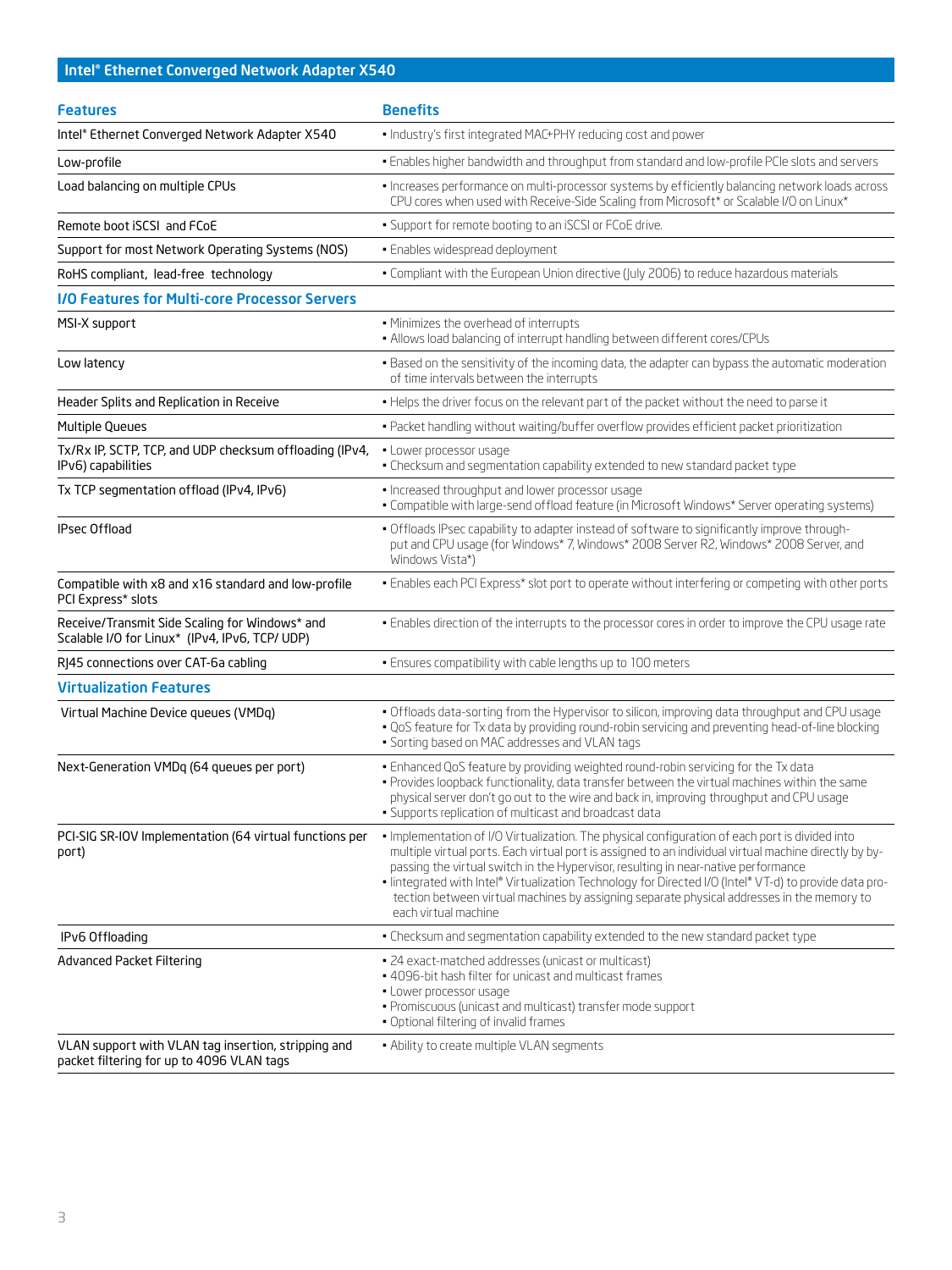# Specifications

| Dual Port: X540T2<br>Single Port: X540T1 |
|------------------------------------------|
| R 45 Copper                              |
| See listing below                        |
|                                          |
|                                          |
|                                          |
| Standard                                 |
|                                          |
|                                          |
|                                          |
| $\cdot$ 100 m on Cat 6A                  |
| $-55$ m on Cat 6                         |
| 100 m on Cat 5e, Cat 6 or Cat 6A         |
| 100 m on Cat 5e, Cat 6 or Cat 6A         |
|                                          |

Receive-Side Scaling

# Power Usage

| <b>Speed/LFM</b> | <b>Watts</b><br>(typical) |               |
|------------------|---------------------------|---------------|
|                  | X540T2                    | <b>X540T1</b> |
| 10 Gbps          | 17.4                      | 10.8          |
| 1 Gbps           | 9.5                       | 77            |
| 100 Mbps         | 66                        | 64            |
| I FM             | 200                       |               |

# Companion Products

Consider these Intel® products in your server and network planning:

- •Intel® Ethernet Server Adapter X520 Series
- –10 GbE SFP+ PCIe v2.0 (5 GT/s) performance
- –Copper or fiber-optic network connectivity; up to two ports per card
- Intel® Xeon® Processors
- Intel® Server Boards

### Intel Backing

Limited lifetime warranty

90-day, money-back guarantee (U.S. and Canada)

| <b>Network Management</b>                                                                                                      |                                                      |  |  |
|--------------------------------------------------------------------------------------------------------------------------------|------------------------------------------------------|--|--|
| Wired for Management (WfM) baseline v2.0 enabled for servers                                                                   |                                                      |  |  |
| DMI 2.0 support, Windows Management Instrumentation (WMI) and SNMP                                                             |                                                      |  |  |
| Remote Installation Services (RIS)                                                                                             |                                                      |  |  |
| PXE 2.0 enabled through boot Read-Only Memory (ROM)                                                                            |                                                      |  |  |
| <b>Network Operating Systems (NOS) Software Support</b>                                                                        |                                                      |  |  |
| Windows* 7 (IA32 and X64)                                                                                                      |                                                      |  |  |
| Windows Server* 2008 (x64 and IPF)                                                                                             |                                                      |  |  |
| Windows Server* 2008 Core (x64 and IPF)                                                                                        |                                                      |  |  |
| Windows Server* 2008 R2 (x64 and IPF)                                                                                          |                                                      |  |  |
| Windows Server 2008 R2 Core (x64 and IPF)                                                                                      |                                                      |  |  |
| Linux* SLES 11 SP1                                                                                                             |                                                      |  |  |
| Microsoft Windows Server 2003*                                                                                                 |                                                      |  |  |
| Microsoft Vista*                                                                                                               |                                                      |  |  |
| SUSE* SLES 10* or later, Professional 9.2 or later                                                                             |                                                      |  |  |
| Microsoft Windows Virtual Server* 2005*                                                                                        |                                                      |  |  |
| Red Hat Enterprise* 4* or later                                                                                                |                                                      |  |  |
| FreeBSD* 5.x or later support                                                                                                  |                                                      |  |  |
| VMware* ESX 4.0/4.1, ESXi 5.0 support                                                                                          |                                                      |  |  |
| Fedora*                                                                                                                        |                                                      |  |  |
| $EF$ $\uparrow$ 1.1                                                                                                            |                                                      |  |  |
| <b>Advanced Software Features</b>                                                                                              |                                                      |  |  |
| Adapter Fault Tolerance (AFT)                                                                                                  | Teaming support                                      |  |  |
| Switch Fault Tolerance (SFT)                                                                                                   |                                                      |  |  |
| Adaptive Load Balancing (ALB)                                                                                                  |                                                      |  |  |
| Virtual Machine Load Balancing (VMLB)                                                                                          |                                                      |  |  |
| IEEE 802.3ad (link aggregation control<br>protocol)                                                                            |                                                      |  |  |
| PCIe Hot Plug/Active Peripheral                                                                                                |                                                      |  |  |
| Component Interconnect (PCI)                                                                                                   |                                                      |  |  |
| IEEE 802.1Q VLANS                                                                                                              |                                                      |  |  |
| IEEE 802.3 2005 flow control support                                                                                           |                                                      |  |  |
| Tx/Rx IP, TCP, & UDP checksum offload-                                                                                         |                                                      |  |  |
| ing (IPv4, IPv6) capabilities Transmission<br>control protocol (TCP), User Datagram<br>Protocol (UDP), Internet Protocol (IP)) |                                                      |  |  |
| <b>IEEE 802.1p</b>                                                                                                             |                                                      |  |  |
| TCP segmentation/large send offload                                                                                            |                                                      |  |  |
| MSI-X: Multiple Independent Queues                                                                                             |                                                      |  |  |
| Interrupt moderation                                                                                                           |                                                      |  |  |
| IPv6 offloading                                                                                                                |                                                      |  |  |
| <b>Hardware Features</b>                                                                                                       |                                                      |  |  |
| Data rate(s) supported per port                                                                                                | 100 Mbps, 1 Gbps, 10 Gbps                            |  |  |
| Bus Type                                                                                                                       | PCI Express 2.1 (5.0 GT/s)                           |  |  |
| Bus width                                                                                                                      | x8 Iane PCI Express, operable in<br>x8 and x16 slots |  |  |
| Bus speed (x8, encoded rate)                                                                                                   | 20 Gbps uni-directional; 40<br>Gbps bi-directional   |  |  |
| Interrupt levels                                                                                                               | INTA, MSI, MSI-X                                     |  |  |
| Hardware certifications                                                                                                        | FCC A, UL, CE, VCCI, BSMI, CTICK,<br>KCC             |  |  |
| Controller-processor                                                                                                           | Intel® Ethernet Controller X540                      |  |  |